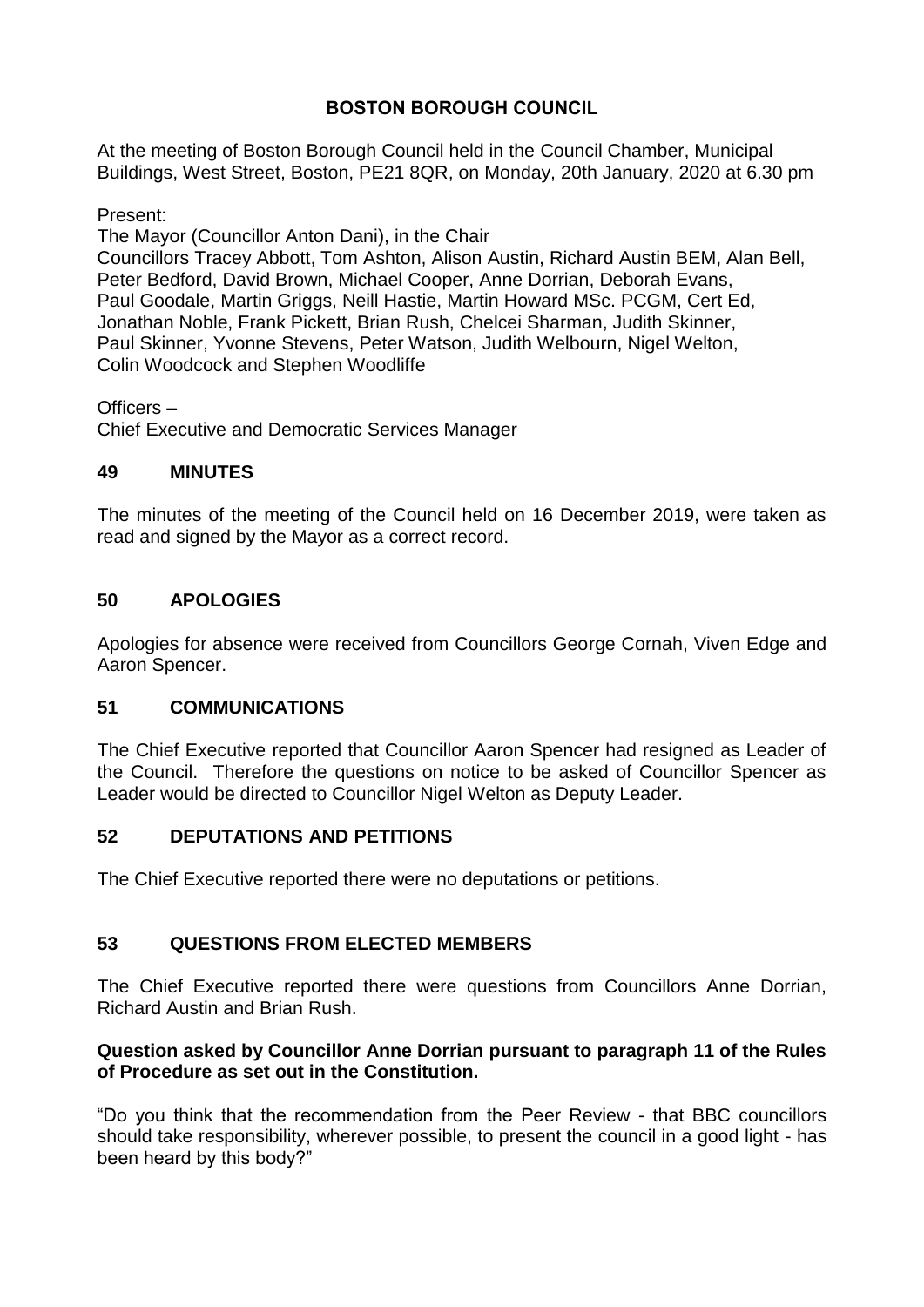## **Response by Councillor Nigel Welton**

"Thanks for your question Councillor Dorrian. I am as ever an optimist and I completely support the LGAs recommendation and would encourage all councillors to leave negativity at the door and build up the town and council together.

I hope everyone has heard this however it will be down to the morals and intention of the individual councillors whether they choose to help the majority of us who want to secure a better vision for the town or whether they would rather continue to do a disservice to this council, themselves, the officers and Boston in general."

#### **Supplemental question asked by Councillor Dorrian pursuant to paragraph 11.6 of the Rules of Procedure as set out in the Constitution:-**

Councillor Dorrian made a statement relating to the circumstances of the resignation of the Leader of the Council which did not contain a direct supplementary question.

#### **Question asked by Councillor Richard Austin pursuant to paragraph 11 of the Rules of Procedure as set out in the Constitution.**

"What proposals are there for Councillors to view and discuss the details of any submissions by this Council in the 'Towns Fund' process?"

#### **Response by the Councillor Nigel Welton**

"Thank you for your question. This is a crucial concept and scheme for the town and your continued support and interest is appreciated.

I can confirm the initial meetings have been interesting and I believe the towns fund board is going to deliver great things for the town.

For more details please refer to the Council report of the 16<sup>th</sup> December which contains this information".

### **Supplemental question asked by Councillor Austin pursuant to paragraph 11.6 of the Rules of Procedure as set out in the Constitution:-**

"The PE 21 project was introduced in the early summer and so councillors will be now well familiar with the detail and are generally supportive of the plan.

Presuming this is the main intervention by this Council, I am hoping you can clarify whether you are you now expecting councillors and the public to come forward with additional suggestions to present to the Towns Fund Board and whether this is the right moment to do so.

Is this an opportunity to use some of the Councils own government loan money on a good and safe investment to help create a welcoming and thriving town centre that will help the Borough towards increasing prosperity?"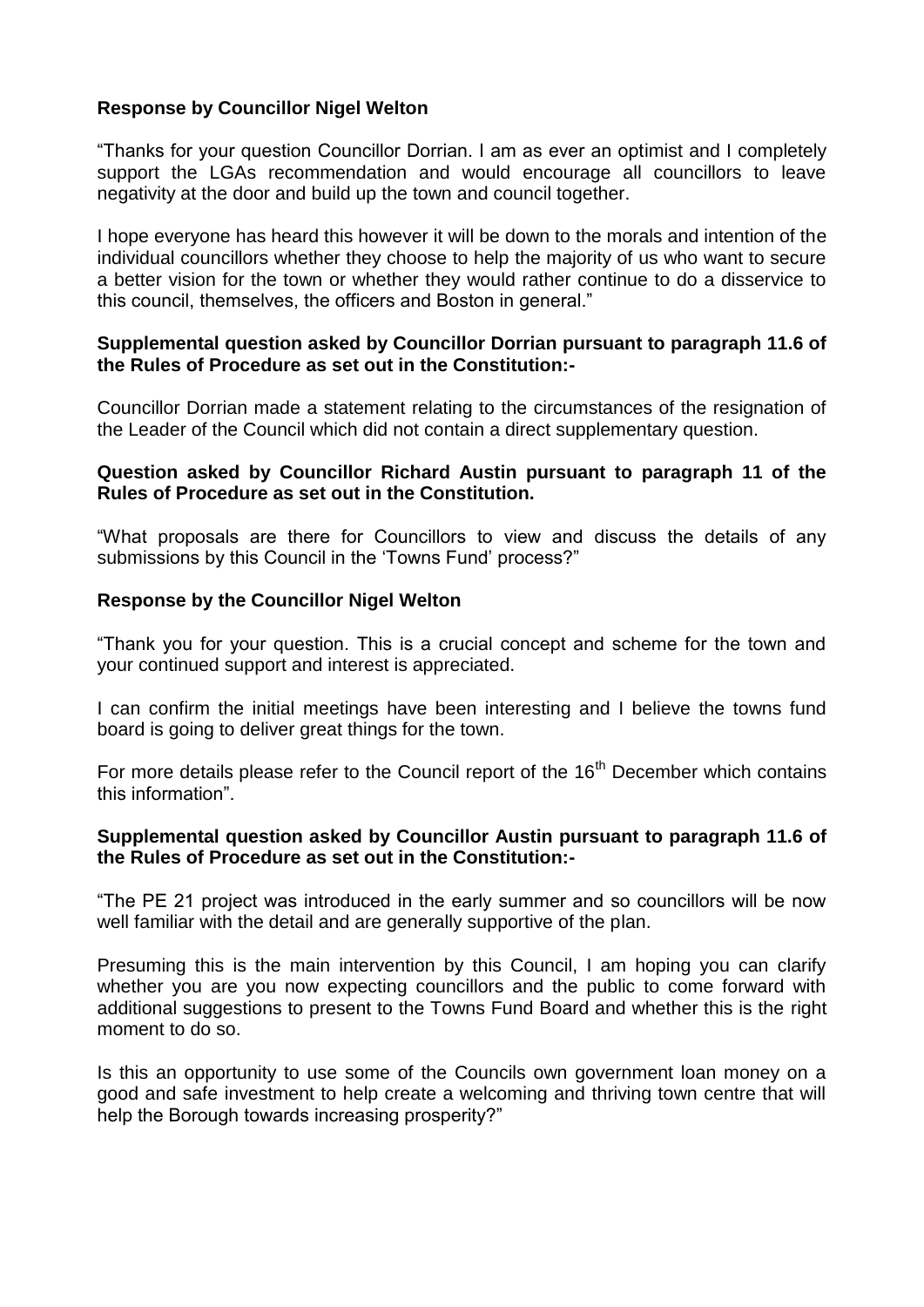#### **Response by Councillor Welton**

"The Town Board is comprised of representatives of many different organisations, everyone involved would be encouraged to bring forward ideas and projects.

The Council was represented by the Leader of the Council and the Chairman of BTAC, and update information would be provided to Members during the next 6 months.

Everyone needs to bring forward ideas and put any differences aside for the betterment of Boston. All input would be welcome."

#### **Question asked by Councillor Brian Rush pursuant to paragraph 11 of the Rules of Procedure as set out in the Constitution.**

"I am sure you will agree that our Planning Committee, in the past, has been the subject of some scrutiny, previous to your Chairmanship.

What reassurances are you prepared to give, to me, and the people of Boston, in order to reassure them that they can "rely" upon you, as their dedicated Elected, Public Representative, whose focus will be to protect the interests of ALL of the people of this Borough, as well as its diverse communities?"

#### **Response by Councillor Tom Ashton**

"Thank you Councillor Rush for notice of your question. You are correct to observe that Planning is one of the most scrutinised functions of Local Government, both in Boston and everywhere else. Few areas of what we do as Councillors and as a Council have quite such a direct impact on the area in which we live.

As Chairman of the Planning Committee it is my job to ensure good decision making by the Planning Committee: to ensure that members of that Committee fairly and thoroughly debate applications before them and arrive at sound and defensible decisions which are rooted in our Local or National planning policies.

Clearly there will always be decisions with which Elected Members or members of the public disagree one way or another, and on occasions when the decision is very finely balanced in policy terms it is possible that there is 'more than one right answer'. In those cases it is for the Committee to debate the issues and decide that balance; my role is to facilitate that debate.

It is necessary to observe that decisions will never please all of the people all of the time, and it is important to point out that party, personal, or popular politics have no place on the Planning Committee or in its decision making, and nor will they under my Chairmanship.

I am pleased to give both yourself and the people of Boston every reassurance that I will always defend the independence of the Planning Committee to the hilt and use my experience and knowledge of Planning gained during my time in Local Government to aid with sound decision making without fear or favour, as I hope you will agree that I have during my tenure as Chairman of the Planning Committee."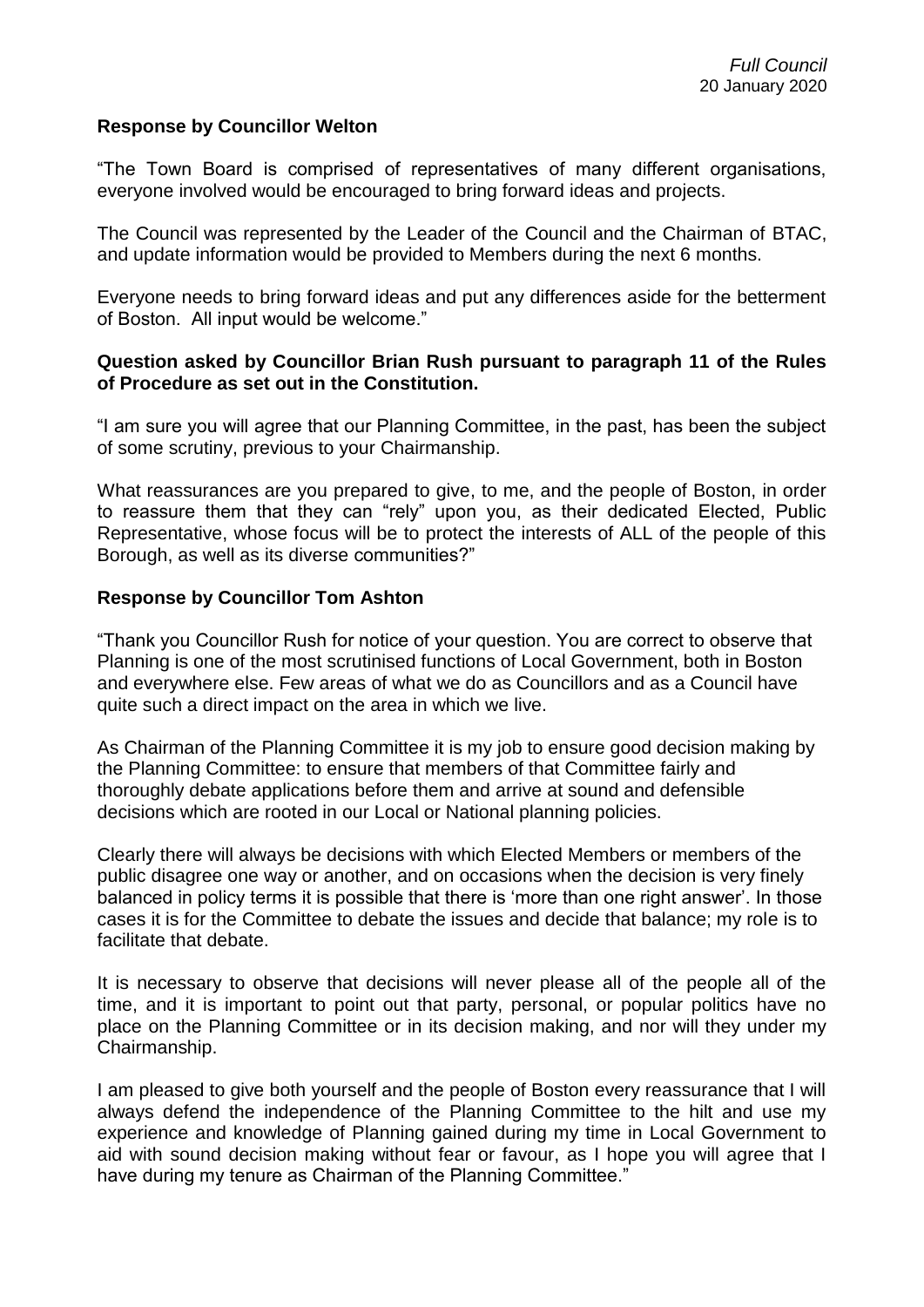### **Supplemental question asked by Councillor Rush pursuant to paragraph 11.6 of the Rules of Procedure as set out in the Constitution:-**

Councillor Rush made a statement relating to the circumstances of the resignation of the Leader of the Council which did not contain a direct supplementary question.

# **54 QUESTIONS FROM MEMBERS OF THE PUBLIC**

The Chief Executive reported there was a question from Mr. Darron Abbott.

## **Question asked by Mr. Darron Abbott pursuant to paragraph 10 of the Rules of Procedure as set out in the Constitution.**

"Recently Boston Wood Trust have announced that they are to be charged by Boston Borough Council a figure I believe to be £2,300 per year. The original figure suggested for the service being £12,000.

The Boston Wood Trust have put out an appeal to 100 people to donate £20 per year to cover the costs, if those 100 people do not rise to the request surely this will impact on the number of trees that they can plant each year.

The only item on the Agenda this evening relates to climate change, one of the suggestions is to plant more trees, how does the proposal to levy this charge encourage the planting of more trees."

## **Response by Councillor Yvonne Stevens**

"The Council is under no statutory obligation to collect waste from Boston Woods Trust. Given the financial pressures facing the Council we can no longer afford to service the voluntary arrangement, free of charge."

### **Supplemental question asked by Mr. Darron Abbot pursuant to paragraph 10.8 of the Rules of Procedure as set out in the Constitution.**

"I thank Councillor Stevens for her reply. Could I politely ask Councillor Stevens to go back over her paperwork and check the wording on her proposal for charging this organisation as it is only recently that it was proposed by herself to charge for replacing domestic wheelie bins because the Council could not afford to fund the replacements. After a great deal of time and resources was spent on that discussion and it turned out to be a waste of time because the proposal had not been read properly.

If the Council does impose the charge and, in the fear of repeating Councillor Richard Austin, please would Councillors consider becoming members of the Boston Woods Trust and give just £20 of their allowance to ensure they can continue to plant the trees that this evening's report suggests should be done. One Councillor has already agreed to do this even though she has only just found out. I have membership forms should anyone want one."

## **Response by Councillor Stevens**

"I will provide a written response."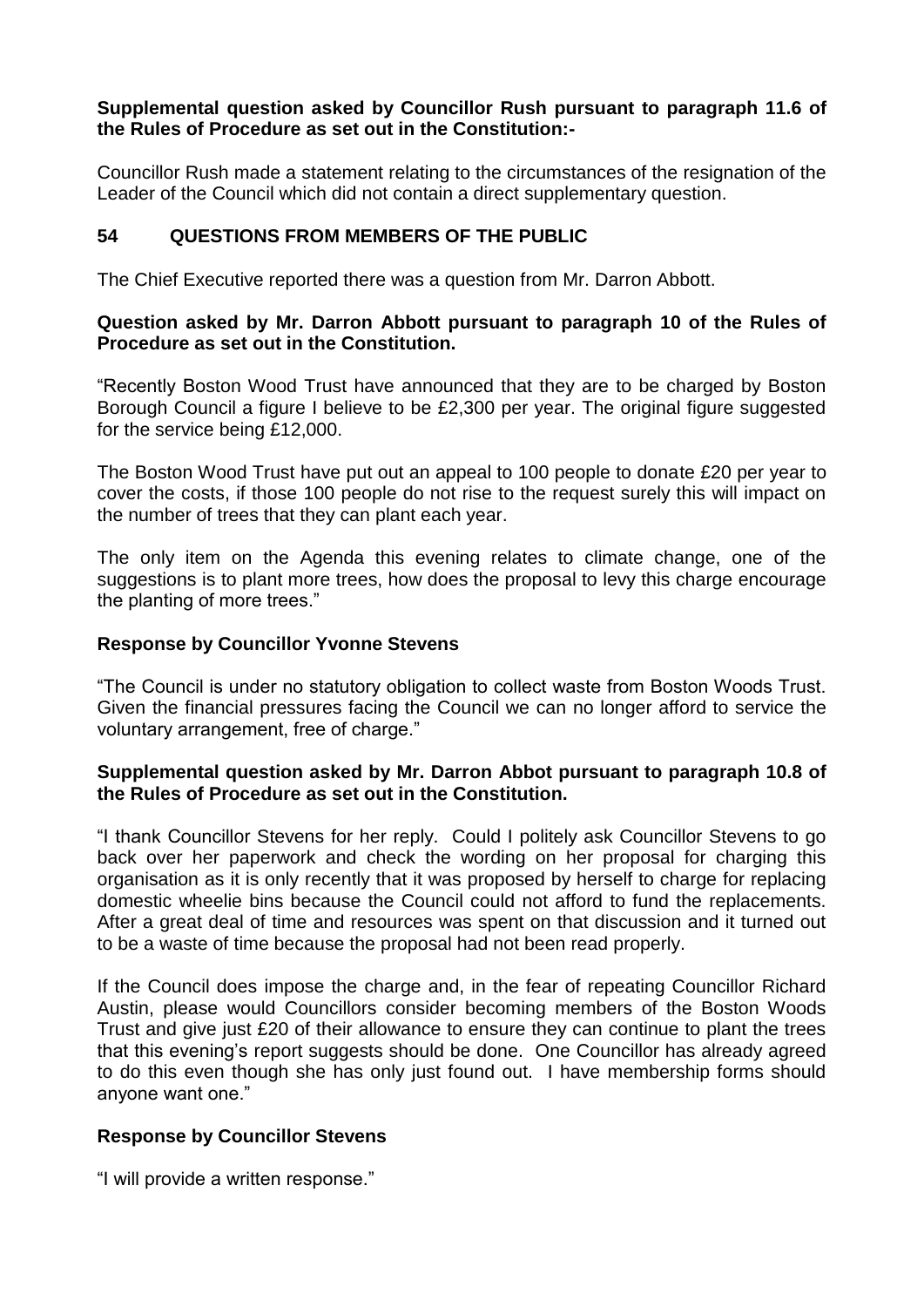## **55 DECLARATIONS OF INTEREST**

No declarations of interest were made.

## **56 CLIMATE CHANGE**

Councillor Judith Skinner introduced a report on behalf of the Environment and Performance Committee presenting the conclusions of the Climate Change Working Group built upon the update report considered by Council on 16 December 2019.

The report stated that at the meeting of Full Council on 15 July 2019, two Motions on Notice had been submitted relating to climate change. As a result Members voted on a procedural motion to seek the Environment and Performance Committee's consideration and detailed reporting for referral back to Full Council.

The Environment and Performance Committee (E&P) met on 30 July 2019 and agreed to establish a Working Group to progress activity. The Working Group met informally to consider all aspects and issues referred to in the Motions on Notice and reported findings and recommendations to the Environment and Performance Committee.

The Group had provided a verbal update to E&P Committee on 24 September and a further formal update to its meeting on  $5<sup>th</sup>$  November. An interim report was presented to Council on 16 December and provided a summary update of the work to date. Final draft recommendations were reported to the E&P Committee on 7 January 2020 which were referred to full Council for adoption.

The Working Group was comprised of five elected members including the Portfolio Holder, eight members of staff and one co-opted member of the public, and was Chaired by Councillor Anne Dorrian.

The work of the Group included:-

- Reviewed previous and ongoing BBC carbon reduction activity and the Carbon Management Plan.
- Collated all BBC environmental and climate change activity (Air Quality, Homes Energy Conservation Act, Private Sector Enforcement, etc.)
- Taken on the Local Government Association good practice advice for Councillors.
- Reviewed other council approaches and best practice publications.
- Collated a list of external invitees with expertise and insight.
- Agreed an intent to be clear about the differences required for BBC to become carbon net neutral and "leading/championing" others within the Borough geography.
- Begun to explore carbon offsetting potential/opportunities.
- Begun collating a list of "quick-wins" to include in the final action plan recommendations to E&P.
- Attended the ''Ashden'' Local Authority Climate Change Toolkit launch in October.
- Attended the Western Power event Transition to a Zero Carbon Economy.
- Considered relevant proposals contained in the Environment Bill published 15 October.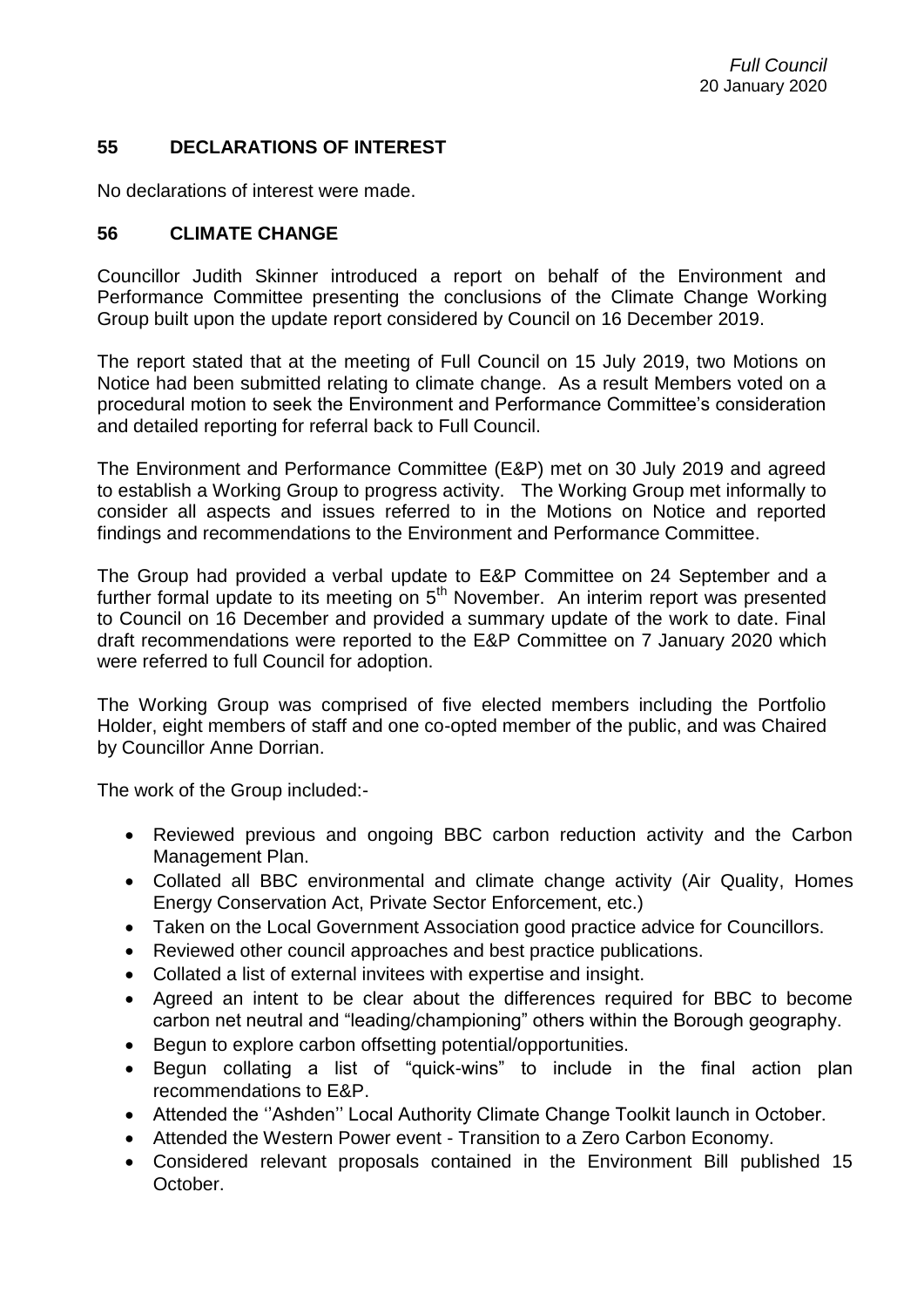The Working Group focused activity to finalise a series of recommendations for Council to consider:

- A climate change declaration which was aspirational and deliverable in the soonest possible time range.
- All Council policies and practices to consider environmental impacts.
- Lobby for additional resources and support to deliver the carbon neutral agenda.
- A commitment to show geographical and community leadership.
- Recognise and acknowledge the excellent achievements of the Council since 2008.
- Council buildings and asset audits and action plans.
- Recommendations for the Council's procurement practices.
- Potential for climate champion(s), Citizens Assembly and Climate Expo.

It was noted that Councils were well placed to drive and influence action on climate change through the services they delivered, their regulatory and strategic function and roles as community leaders, major employers, large scale procurers and social landlords. Action on climate change could deliver many local benefits, including lower energy bills, economic regeneration and creation of local jobs, reductions in fuel poverty and improved air quality.

Public understanding and awareness of the causes and effects of climate change had increased significantly in recent years aided by the report of the Committee on Climate Change on net-zero emissions, protests relating to perceived government inaction, TV documentaries such as David Attenborough's 'Blue Planet' and 'Planet Earth'.

Reducing the organisation's carbon footprint and becoming net-zero carbon was a substantial undertaking which would have profound implications for the Council and its services. It would involve service re-design, procurement changes and the consideration of the environment practices of partners and affect all aspects of the Council's operation, fuel/energy use, buildings, supply chain and contractors. The Council would need to commit to embracing relevant technologies and consider the impact on existing strategies and plans.

There would be significant financial implications associated with the ambition to deliver net zero carbon that would need to be properly assessed and understood, although there would also be invest to save investments which would provide longer-term savings. At the current time it was not possible to accurately calculate the full financial costs, therefore the Climate Change declaration set an aspiration to embed environmental consideration and carbon reduction into all of the Council's activities going forward. Additional budgetary requirement would be assessed as each and every recommended action was progressed.

The report set out a series of recommendations and rationale supporting those recommendations, for a Boston Borough declaration of 'climate emergency' and ambition to its carbon footprint to become net-zero carbon neutral which had been developed by the Climate Change Working Group through detailed and comprehensive consideration of the issues relating to climate change which could be addressed by the Council.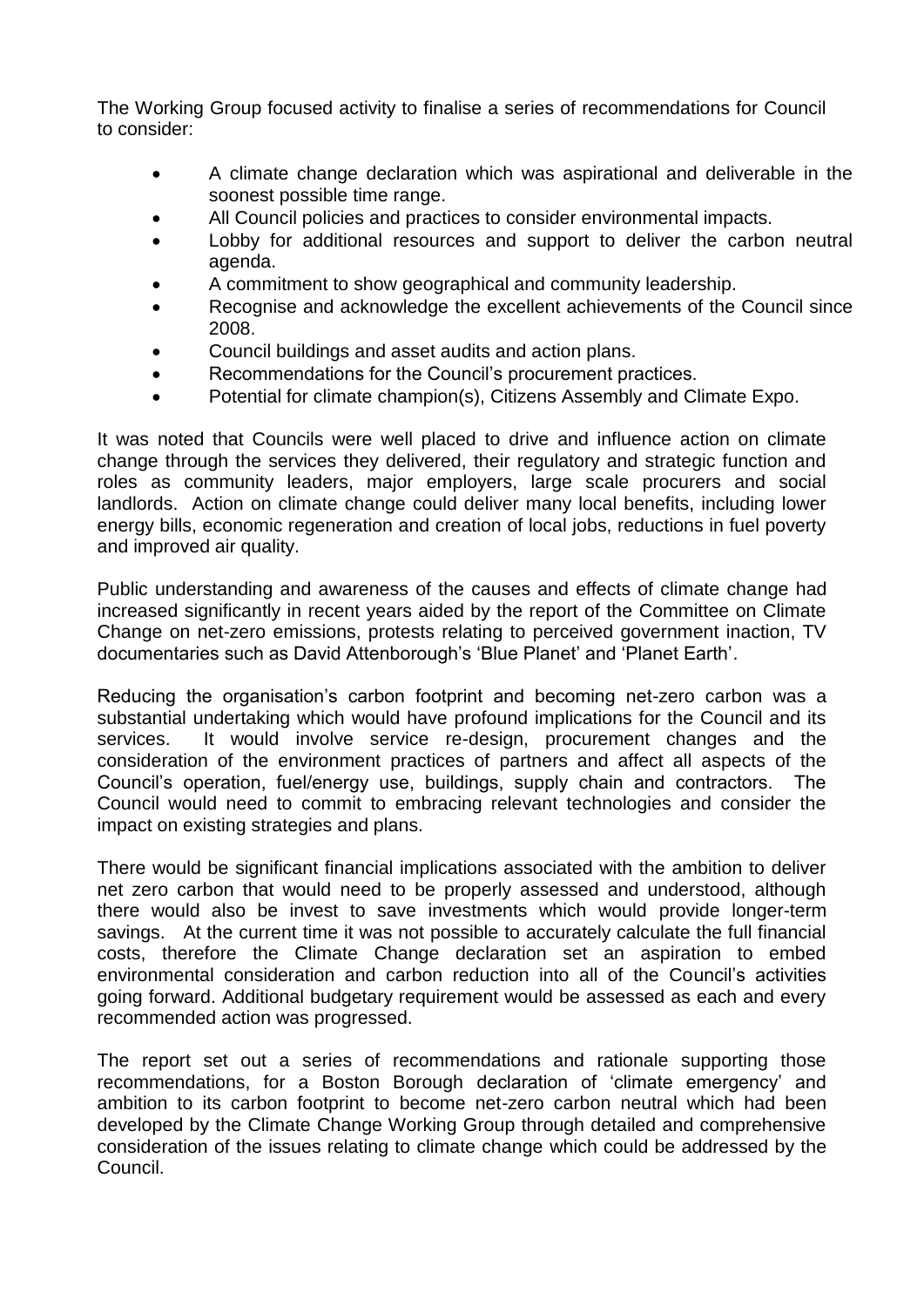There was a consensus of support for the proposals put forward by the Working Group and a recognition that everyone had to take responsibility and lead by example to tackle the important issues identified. Green issues should be embedded in the everyday life of the community where possible, education for the public was a key issue to be addressed.

It was acknowledged that although the Council would take appropriate action within its responsibilities and resources to address climate change where possible, pressure should also be brought on other countries which were reliant on coal powered power stations also needed to recognise the problems caused by fossil fuels and take action accordingly.

It was suggested that a Climate Change Officer should be appointed to lead on taking the recommendations forward, as other neighbouring authorities had already done.

The methodology of the Working Group which involved Councillors working with staff and members of the public to achieve sustainable but realistic options for the future, was commended.

Council thanked the Working Group for their hard work to date which reflected a real change in ways of working that would not be detrimental to core service delivery, rather than picking an arbitrary date for the Council to be carbon neutral.

#### **It was moved by Councillor Judith Skinner, seconded by Councillor Anne Dorrian and**

## **RESOLVED that**

- **1. Boston Borough Council declares an ongoing climate and environment emergency and commits to a pledge to reduce the Council's carbon footprint and become net-zero carbon in advance of the timetable declared by UK Parliament.**
- **2. All Council reports, policies and practices shall incorporate climate change mitigation and environmental impact as key drivers for consideration.**
- **3. UK Government be requested to provide financial support to Councils to achieve/improve upon their carbon reduction commitments.**
- **4. Include the environment, carbon reduction and halting climate change within the Council's emerging corporate strategy.**
- **5. Collate and promote the positive activity and success of the Council's work across all areas of environmental good practice.**
- **6. The Environment & Performance Committee be requested to adopt Climate Change within its terms of reference.**
- **7. Develop, cost and propose a series of "quick wins" and activity reporting and monitoring progress to the E & P Committee over the next two years.**